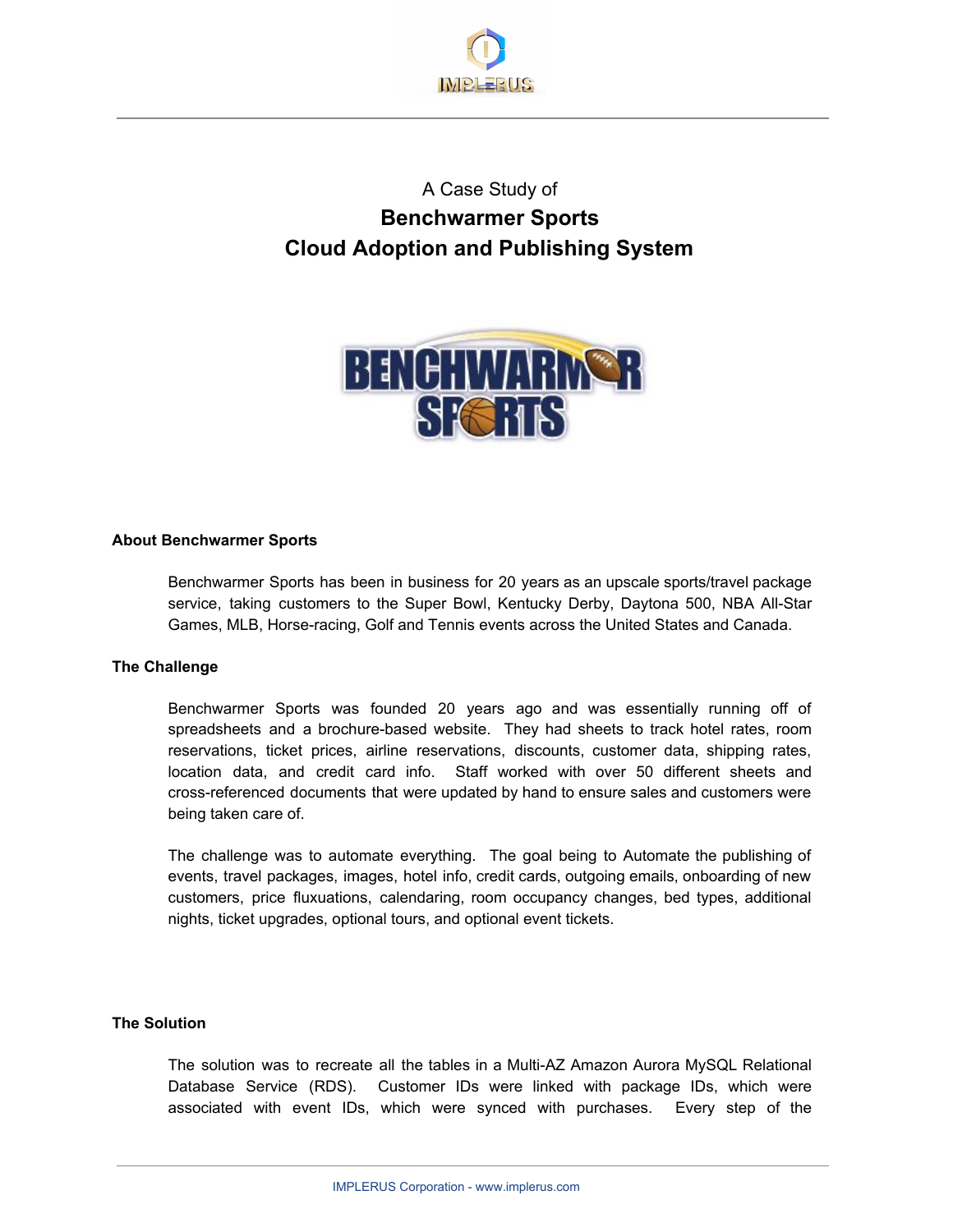event-package purchase process was automated, from the front-end selection by the customer, to the emails received from the site owner to manage the product and customer-service.

- 1. Apache & PHP on a Multi-AZ Autoscaling Amazon EC2 instances behind an Application Load Balancer to provide the logic to dynamically render the site.
- 2. Amazon CloudFront to provide global CDN distribution, decrease latency and HTTPS security using AWS Certificate Manager.
- 3. AWS WAF to protect Benchwarmer Sports from SQL-injection, Cross-scripting attacks, and other security measures.
- 4. Multi-AZ Amazon Aurora MySQL for database storage and rapid customer data retrieval.
- 5. Route 53 to point DNS resolution to the Amazon CloudFront CDN.

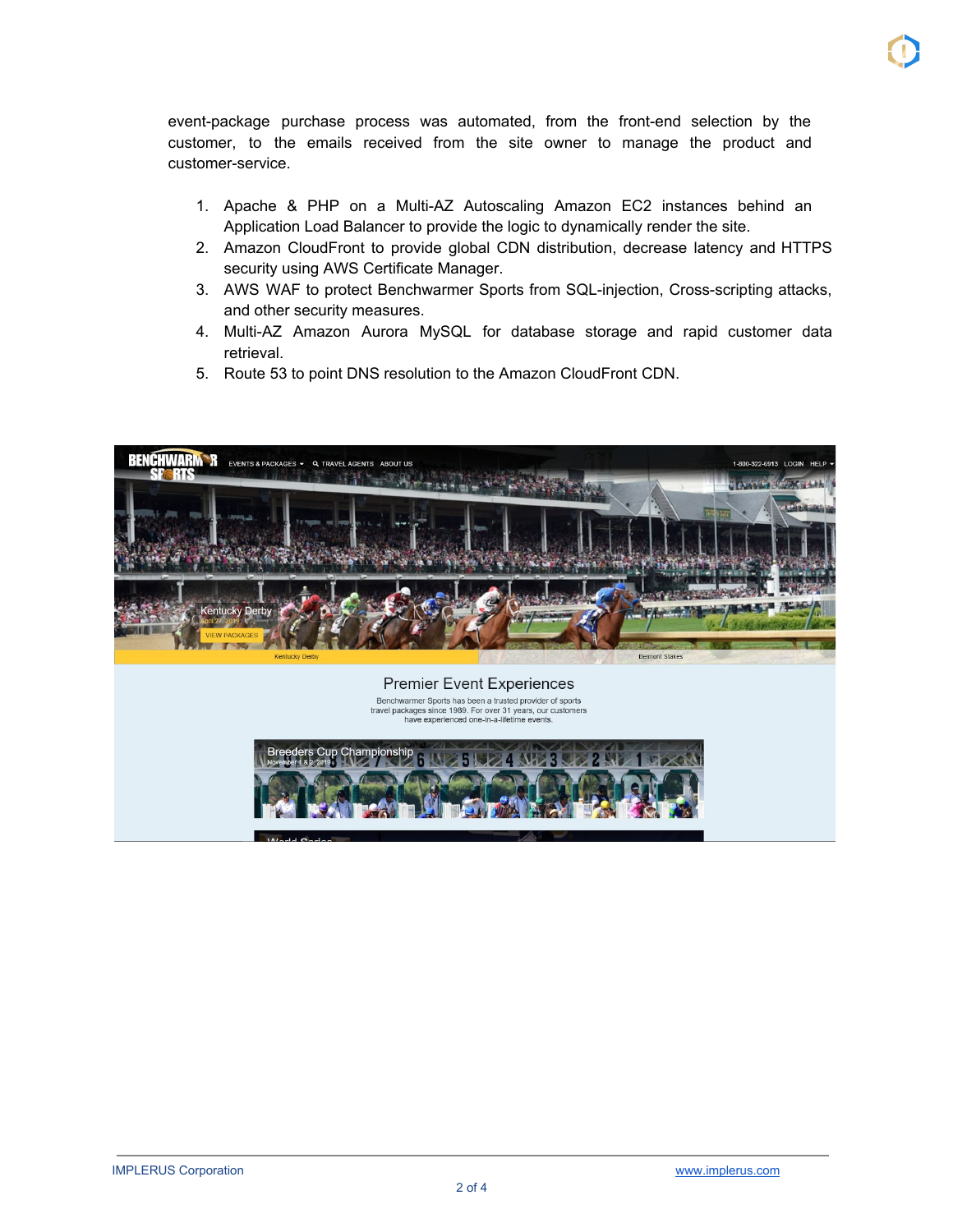